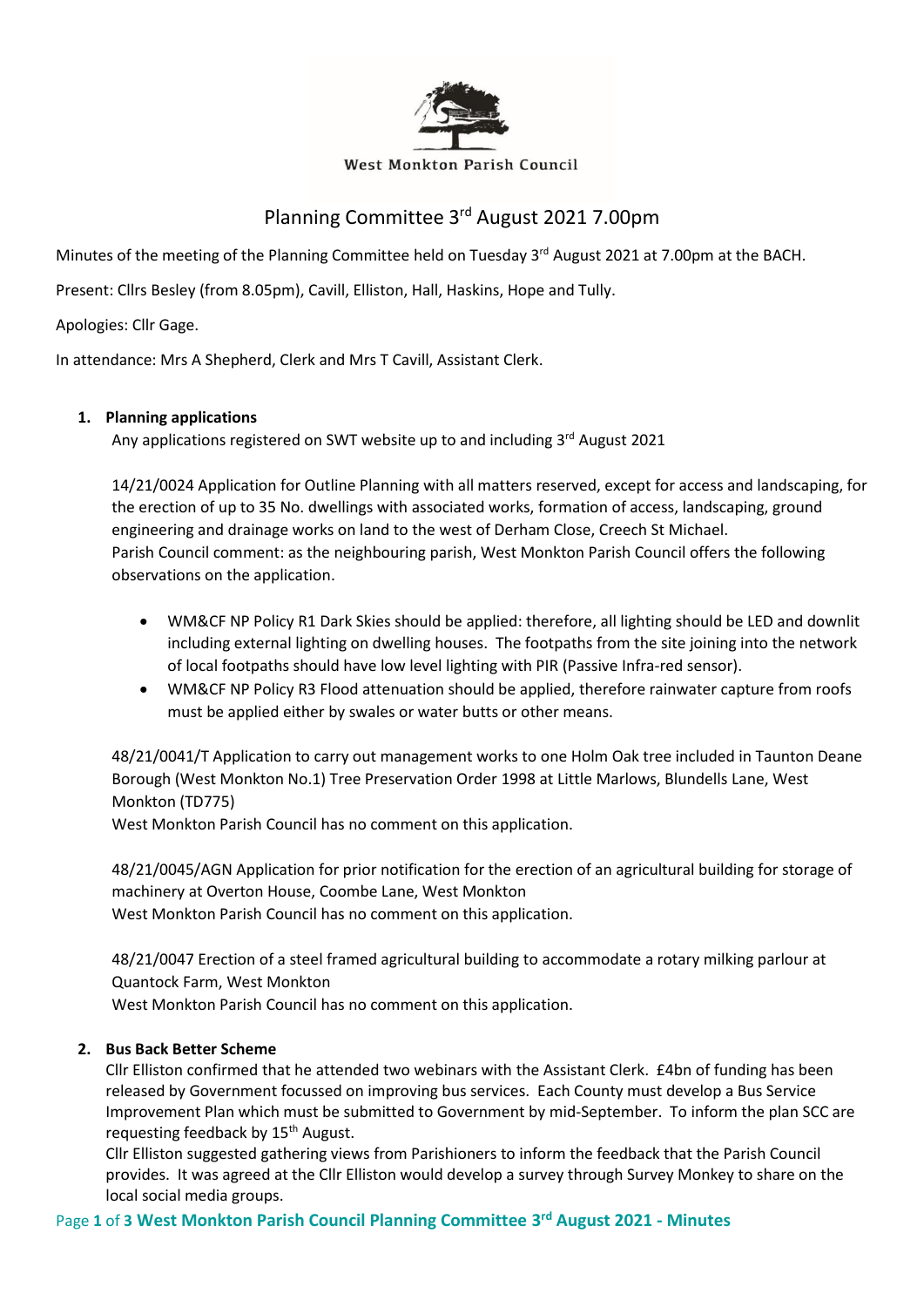Draft Parish Council feedback, incorporating the views of Parishioners, will be discussed and approved at the August Parish Council Meeting.

Cllr Elliston also raised the issue of the lack of public transport available in rural communities and suggested that the Parish Council could investigate operating a service similar to Wivey Link in West Monkton and possibly operate the service jointly with neighbouring parishes. It was agreed that further investigation would take place and a discussion of this project alongside other items that the Parish Council would like to have devolved to it through the Local Government Reorganisation would be discussed at the September Planning Committee Meeting.

### **3. Community Update**

### **Community Funding Opportunity – Expression of Interest**

The information regarding the Parish and Town Councils Opening Up Safely and Reconnecting Communities Fund was circulated in advance of the meeting and discussed including possible items to include in the application for funding.

The possibility of paying members of the community to gather responses to the Parish Council community questionnaire by visiting residents was discussed. The implications of this idea including adding members of the community to the payroll, GDPR implications from the gathering of personal information from residents were discussed. It was agreed that these issues needed further investigation.

Discussion took place about developing a leaflet to go to every household in the Parish launching the work the Parish Council is doing to engage the community including the Monkton Matters website to raise its profile and the community questionnaire to gather interest including identifying some community champions who are interested in helping with the questionnaire.

The cost of the leaflet and its delivery to be established to include on the Fund application form. If the cost is less than £1500.00 the cost of the Monkton Matters website build will also be included. Application to be discussed again at the August Parish Council Meeting.

#### **Website Update**

Clerk shared the Monkton Matters website to show progress. A discussion took place and it was agreed that a request would be made to Somerset Web Services to add the Author and Publication date to each news article.

Website to be launched as soon as possible.

## **4. Speed Indicator Device (SID)**

Clerk shared the information that she had gathered from SCC in relation to the Parish Council purchasing and operating a SID in the Parish. Clerk also shared two quotes for SIDs gathered from companies recommended by SCC.

It was agreed that the purchase of a SID would be added to the Parish Council meeting agenda for approval. In preparation for the meeting Clerk to liaise with SCC about potential locations in the Parish to operate the SID. Locations identified by Councillors included: Bawler Road, Hardys Road, Pippin Road, WRR, ERR, Greenway, Goosenford, A3259 and Milton Hill. It was noted that some of these were unadopted roads; Clerk to check with SCC to see if it is possible to operate a SID on an unadopted road.

## **5. MH1 Ragwort**

Clerk outlined the communication that had taken place with Persimmon about removing the ragwort on the ERR. Persimmon have provided assurances that it will be removed but to date its removal hasn't taken place. Clerk outlined enquiries made about possible enforcement mechanisms. A complaint form can be completed and submitted to Natural England. Clerk presented the form and the questions / information to be included in the form.

It was agreed that the Clerk would complete and submit the complaint form to Natural England on behalf of the Parish Council.

## **6. Local Government Re-Organisation Update**

Cllr Haskins confirmed that a meeting with neighbouring parishes and representatives of SCC had taken place on Wednesday 28<sup>th</sup> July. Nearly all the parishes contacted were in attendance at the meeting. The meeting

## Page **2** of **3 West Monkton Parish Council Planning Committee 3 rd August 2021 - Minutes**